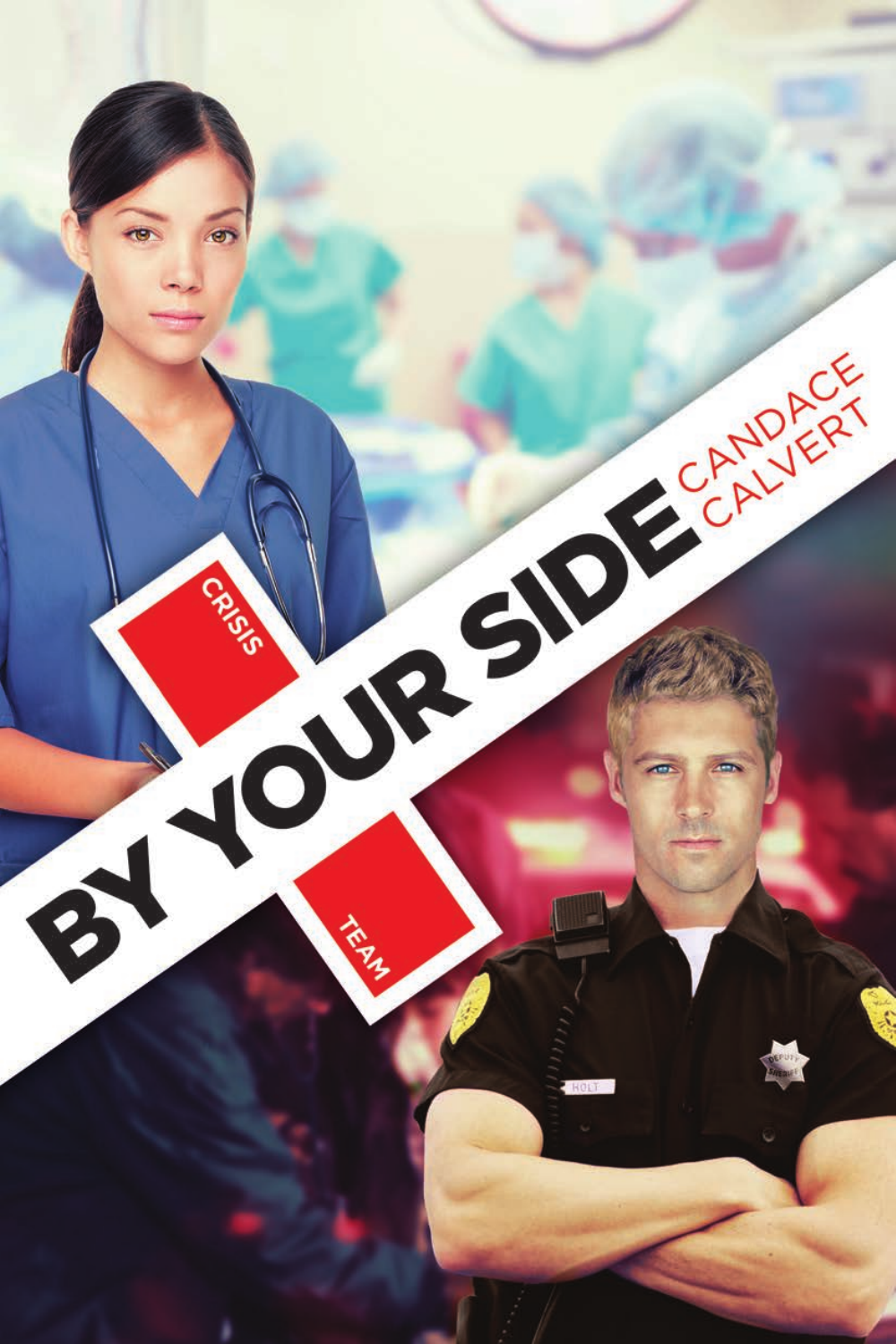# Praise for Candace Calvert

"Wow. Calvert really captures the intensity of the drama that our crisis volunteers face out on the streets with cops and firefighters every day. *By Your Side* will be my standard gift this year for every occasion, and even for no occasion."

**—DAVID VINCENT, DIRECTOR OF US CRISIS CARE**

"Candace Calvert has created the perfect recipe for medical romance. A tenacious but vulnerable heroine. A dashing but troubled hero. A pulse-pounding story. But most importantly, a generous helping of hope."

# **—JORDYN REDWOOD, AUTHOR OF THE BLOODLINE TRILOGY**

"[*By Your Side*] is a wonderful love story, a super tribute to emergency workers in general, to chaplains specifically, and an honest portrayal of faith in the lives of hurting people."

**—JANICE CANTORE, AUTHOR OF** *CRITICAL PURSUIT* **AND**  *ACCUSED*

"*Life Support* is a fast-moving novel that explores the dynamics of family and faith. Believable and endearing characters alongside family disputes and critical medical crises make this book hard to put down."

**—***ROMANTIC TIMES*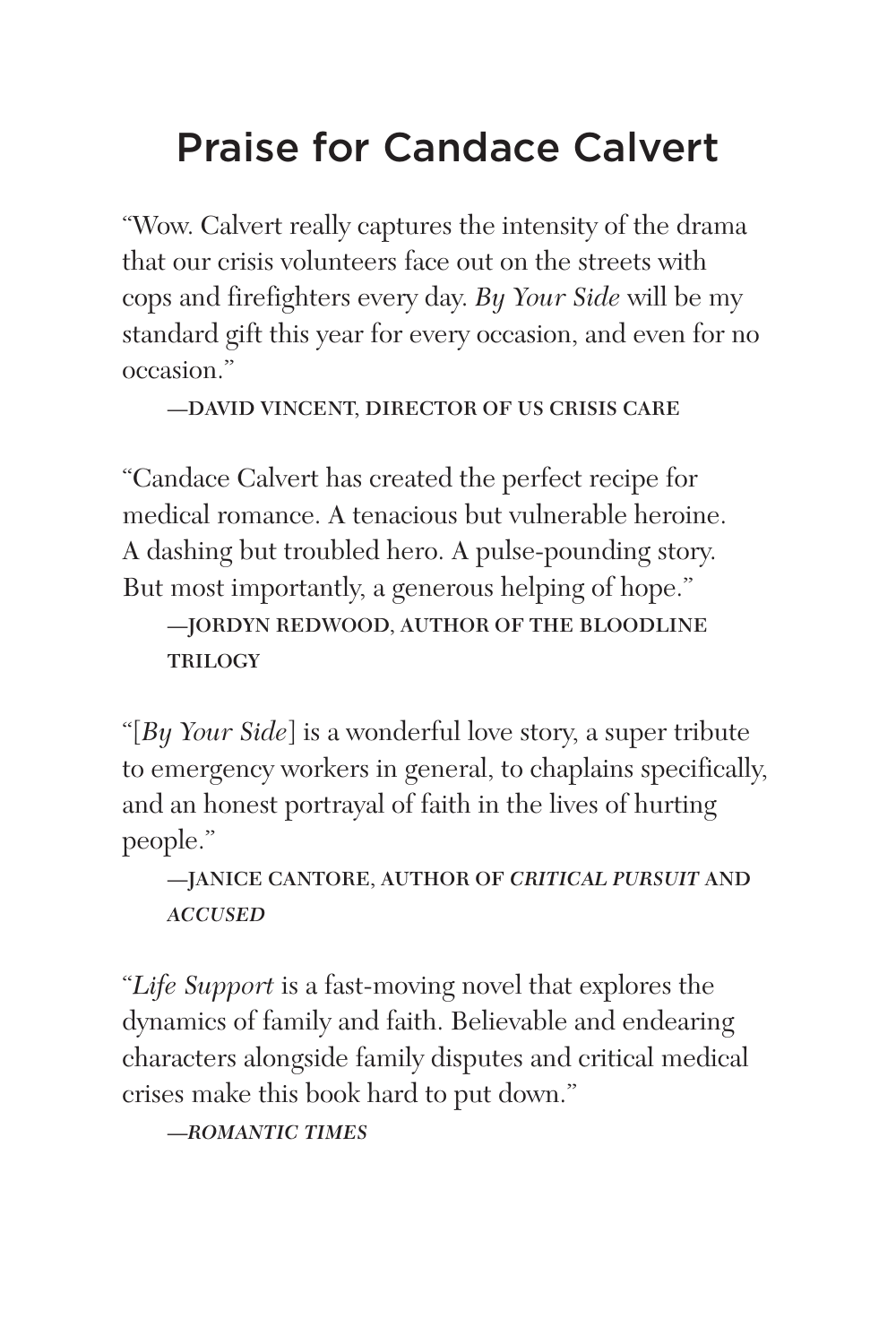"In *Life Support*, Candace Calvert provides authentic medical thrills from characters so real you miss them when you turn the last page."

# **—RICHARD L. MABRY, MD, AWARD-WINNING AUTHOR OF**  *HEART FAILURE* **AND** *STRESS TEST*

"Calvert's adventuresome story of romance and drama infuses faith into her characters' motivations and makes readers eager for more."

#### **—***BOOKLIST* **ON** *RESCUE TEAM*

"Candace Calvert makes hearts race, raises anxiety levels, and heightens emotions—all against doctor's orders—but it seems to be an ultimate cure for anyone in need of their reading fix!"

**—RELZ REVIEWZ**

"Just like an outstanding episode of *Grey's Anatomy*, *Trauma Plan* weaves medical, community, and personal issues with blossoming romance and strands of mystery."

**—***BOOKLIST*

"*Trauma Plan* is a humor-filled romance, woven throughout with suspense, medical intrigue, and faith. Readers will look forward to the rest of the Grace Medical series<sup>"</sup>

**—***ROMANTIC TIMES***, 4½ STAR REVIEW**

"Calvert . . . infuses her story with detailed medical procedures and terminology along with honest questions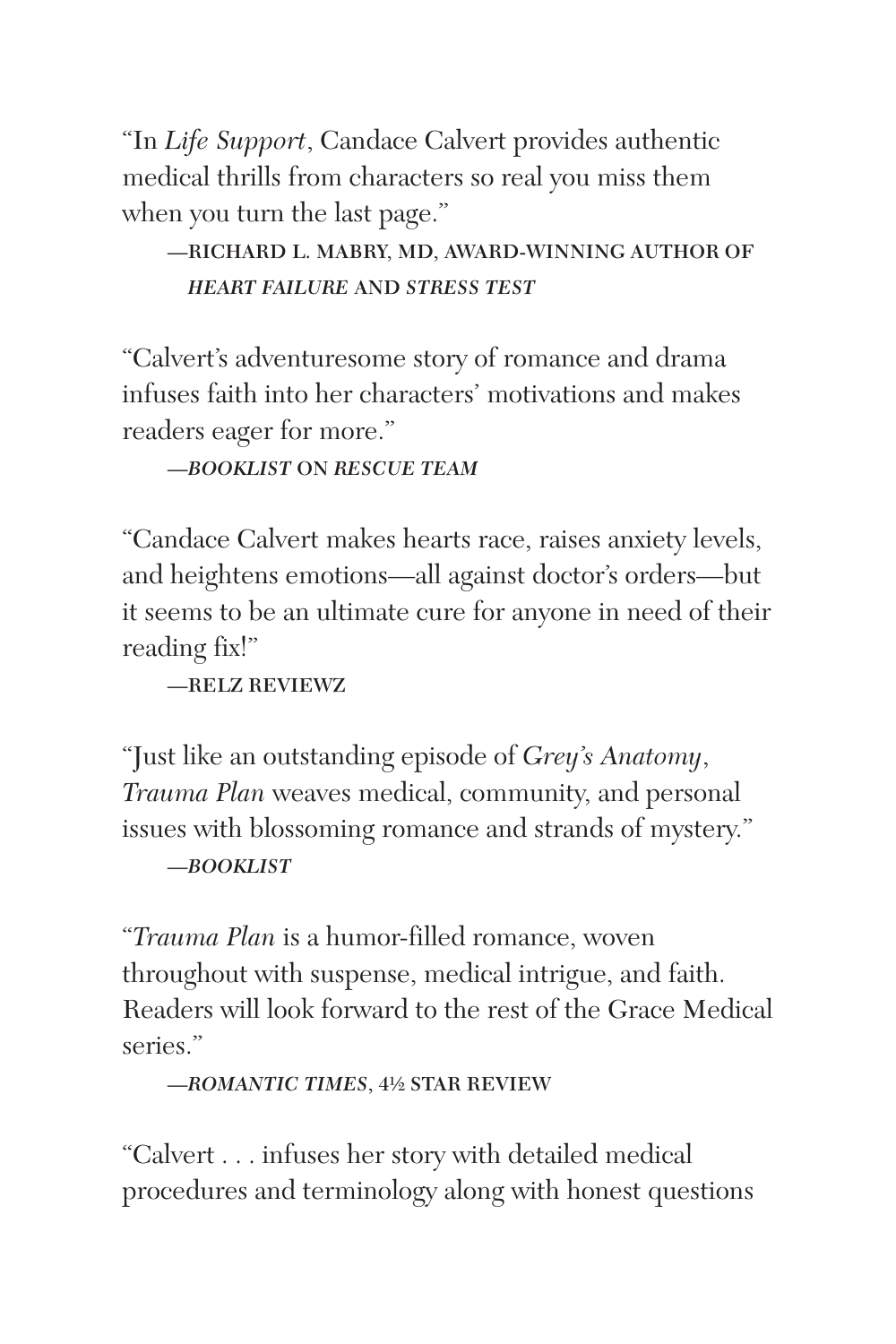about faith that anyone might ask in the face of difficulties. The characters are likable and receive rich and thorough development in this enjoyable 'hope opera' page-turner."

**—***PUBLISHERS WEEKLY* **ON** *TRAUMA PLAN*

"Candace Calvert has crafted another gut-grabbing medical thriller. *Trauma Plan* kept me engrossed from beginning to end. . . . The faith message was clear, the medical traumas heart-stopping, and the romance heart melting."

# **—LYNETTE EASON, AWARD-WINNING, BESTSELLING AUTHOR OF THE WOMEN OF JUSTICE SERIES**

"If you need an infusion of hospital drama, *Code Triage* is just the prescription."

**—IRENE HANNON, BESTSELLING AUTHOR OF THE HEROES OF QUANTICO SERIES**

"[*Critical Care*] flows well and keeps the reader's attention. . . . Characters find not only psychological healing, but also spiritual renewal."

**—***CHRISTIAN RETAILING*

"If you like *ER* and *House*, you'll love Logan and Claire and their friends at Sierra Mercy [in *Critical Care*]. Give me another dose, and soon!"

**—SUSAN MAY WARREN, AWARD-WINNING AUTHOR OF**  *HAPPILY EVER AFTER* **AND** *TAKE A CHANCE ON ME*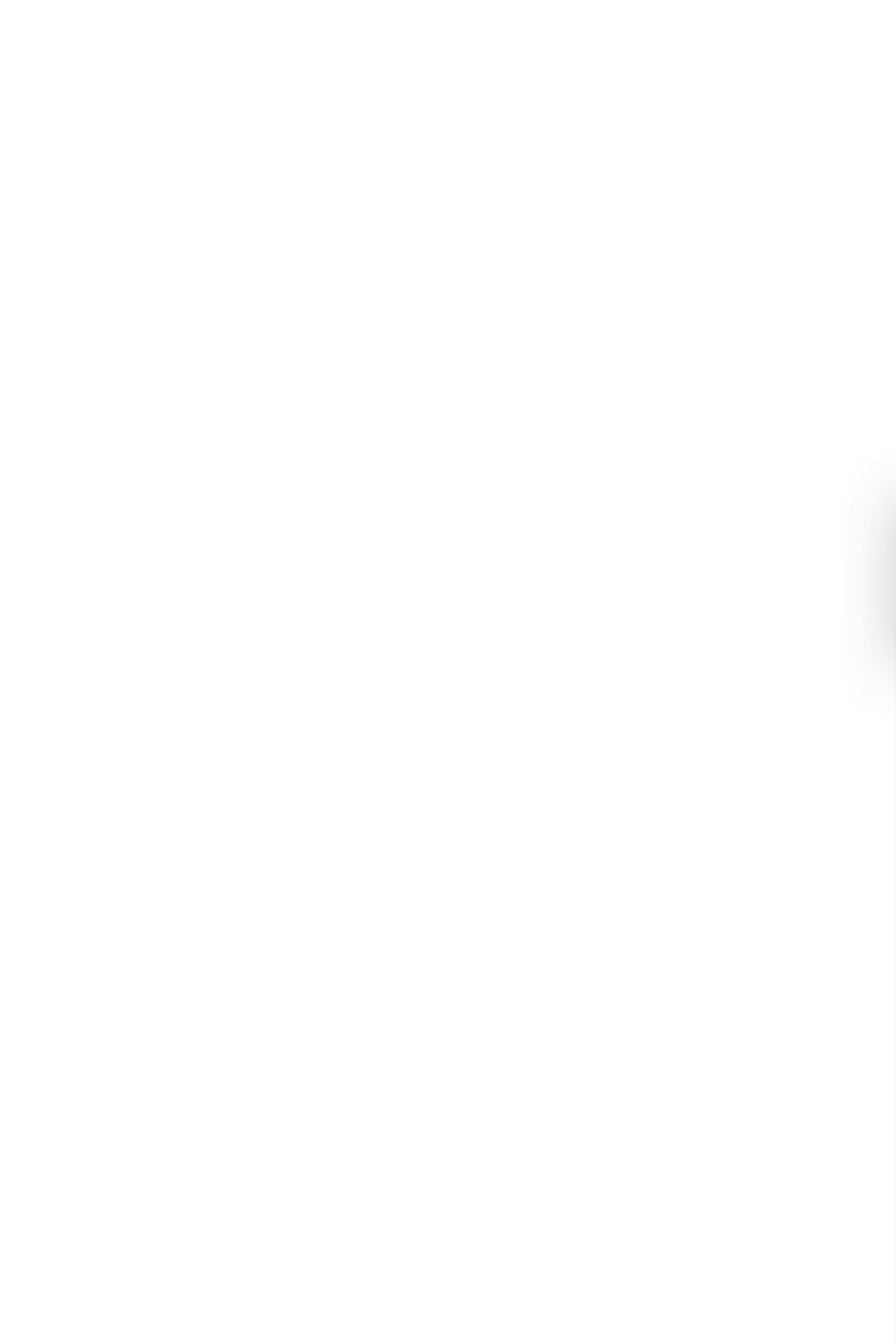# CANDACE CALVERT

# BY YOUR SIDE

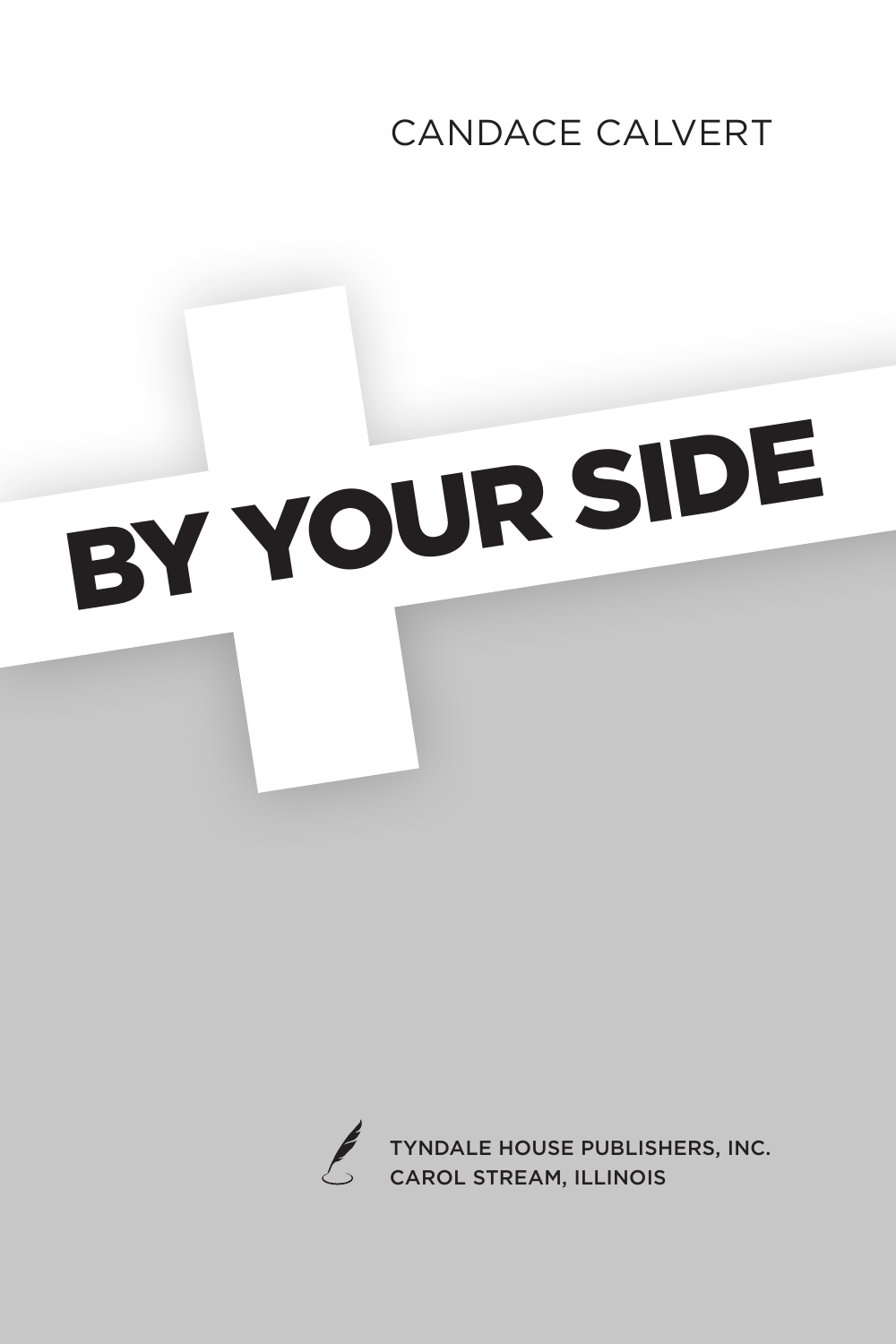Visit Tyndale online at www.tyndale.com.

Visit Candace Calvert's website at www.candacecalvert.com.

*TYNDALE* and Tyndale's quill logo are registered trademarks of Tyndale House Publishers, Inc.

*By Your Side*

Copyright © 2015 by Candace Calvert. All rights reserved.

Cover photograph of man copyright © laflor/iStockphoto. All rights reserved. Cover photograph of police uniform copyright © George Doyle/Getty Images. All rights reserved.

Cover photograph of red lights © Image Source/Getty Images. All rights reserved. Cover photograph of woman copyright © Maridav/Shutterstock. All rights reserved. Cover photograph of operating room copyright © Monkey Business Images/ Shutterstock. All rights reserved.

Author photograph copyright © 2011 by Ocean Images. All rights reserved.

Designed by Mark Anthony Lane II

Edited by Sarah Mason

Published in association with the literary agency of Natasha Kern Literary Agency, Inc., P.O. Box 1069, White Salmon, WA 98672.

Scripture taken from the Holy Bible, *New International Version*, ® *NIV*. ® Copyright © 1973, 1978, 1984, 2011 by Biblica, Inc.® Used by permission of Zondervan. All rights reserved worldwide. www.zondervan.com.

*By Your Side* is a work of fiction. Where real people, events, establishments, organizations, or locales appear, they are used fictitiously. All other elements of the novel are drawn from the author's imagination.

#### **Library of Congress Cataloging-in-Publication Data**

Calvert, Candace, date.

By your side / Candace Calvert.

pages ; cm. — (Crisis team ; #1)

Summary: ER nurse Macy Wynn learned essential, gritty lessons in the California foster care system: Land on your feet and trust no one. She's finally located the fellow foster child she loves like a sister, but the girl's in deep trouble. Macy's determined to help, no matter what it takes. Her motto is to "make it happen" in any situation life throws at her—even when she butts heads with an idealistic cop. Deputy Fletcher Holt believes in a higher plan, the fair outcome—and his ability to handle that by himself if necessary. Now he's been yanked from Houston, his mother is battling cancer, and he's attracted to a strong-willed nurse who could be the target of a brutal sniper. When everything goes wrong, where do they put their trust?

ISBN 978-1-4143-9032-1 (sc) I. Title. PS3603.A4463B9 2015 813'.6—dc23 2014033702

Printed in the United States of America

|  |  | 21  20  19  18  17  16  15 |  |
|--|--|----------------------------|--|
|  |  | 7 6 5 4 3 2 1              |  |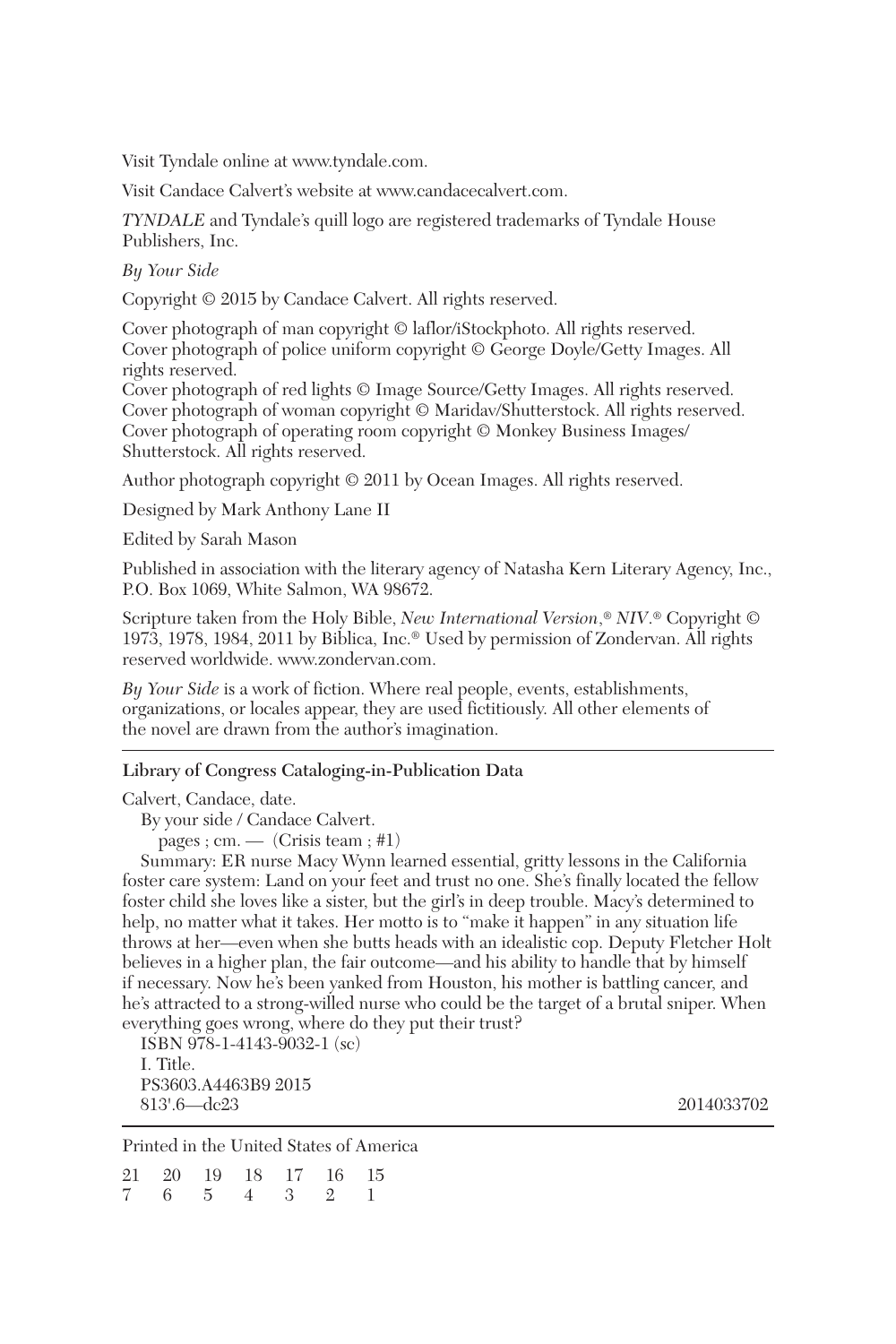# 1

### "OFFICER, HELP!"

Deputy Fletcher Holt spotted a woman waving her arms overhead, a frantic flash of purple in the crush of idling cars. Sacramento's afternoon rush hour had been brought to a tire-squealing halt by an overturned gravel truck blocking all four southbound lanes. He'd seen it happen in his rearview mirror.

"We need you . . ." The woman's voice strained over a continual, indignant barrage of car horns. "Over here!"

Fletcher signaled back, then broke into a jog, sucking in a breath made acrid by asphalt, car exhaust, and burnt rubber. Sweat trickled beneath his protective vest despite the mild, early June weather. He'd been headed to the Florin substation, end of watch, when the dump truck did its kamikaze dive across the freeway, causing at least a dozen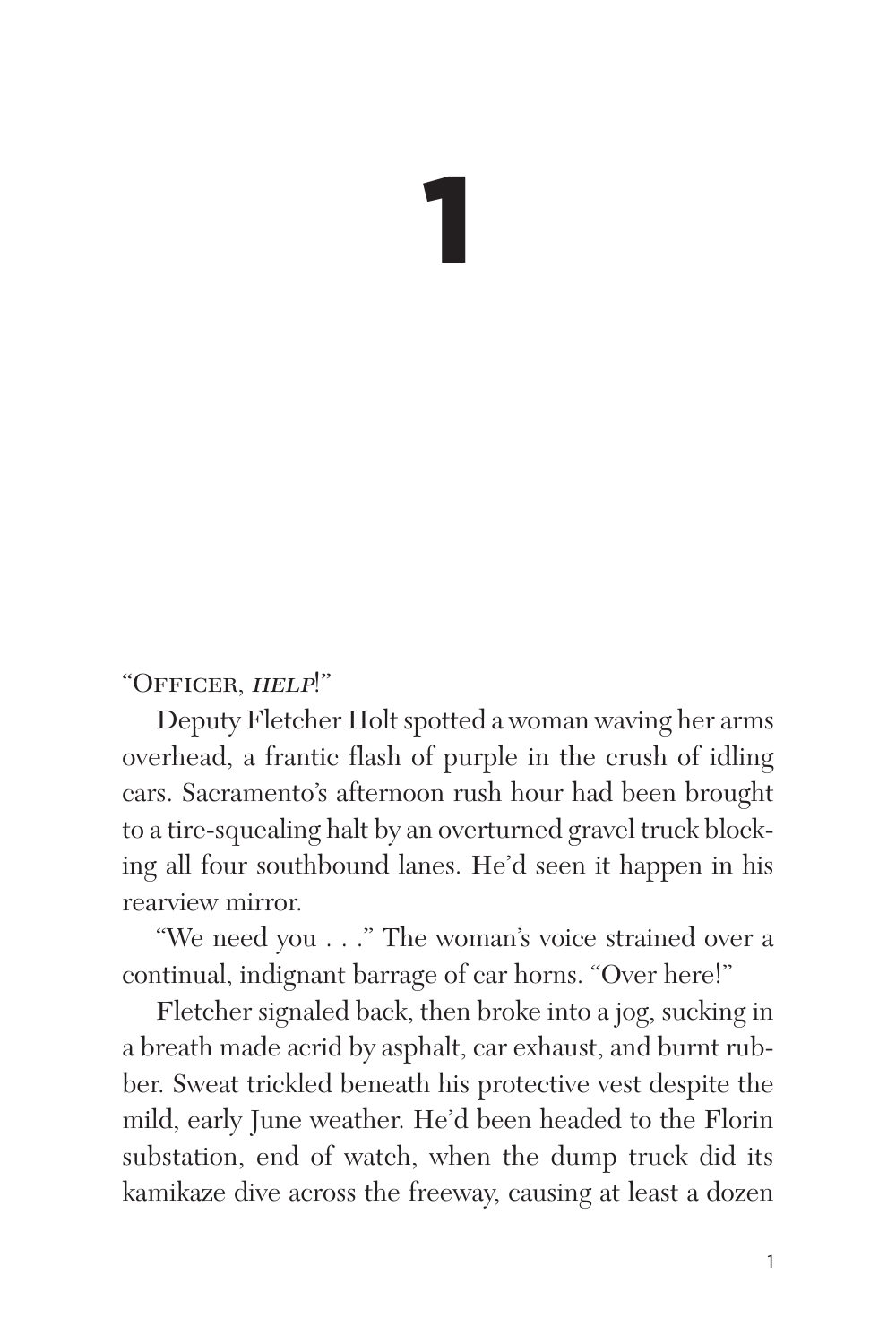vehicles to skid on gravel and bounce against each other like a Six Flags bumper car ride. It was Highway Patrol's jurisdiction, but there was no way he'd drive on and not help. In the last ten minutes, he'd set out flares, offered his assistance to the arriving CHP officers, and now—

A horn blared: vintage M-class BMW, its driver wearing a business suit, sunglasses, and an openly belligerent look. "What's the deal? When can we get out of here?"

"Hang on. . . . They're working on it," Fletcher huffed, the edge in his voice coming from more than physical exertion. *You're not the only one who's got someplace else to be, buddy.* "Stay with your car—be patient, okay?"

He pushed his stride and covered the last dozen yards, coming to a halt beside the vehicle of the woman who'd waved to him.

"Yes, ma'am," he said, noting that she appeared unharmed. "You called for help?"

"Not for me," she explained, turning to point toward the far lane. "Over there, that van. I think someone's hurt."

Fletcher spotted a clutch of people, phone cameras held aloft. No surprise social media was getting a look before first responders. Tweet-a-wreck.

"Thank you. Stay with your car," Fletcher told the woman, relieved to hear sirens in the distance. Paramedics. Amazingly, the truck driver had climbed from the cab without a scratch. And as far as Fletcher knew, there had been no serious injuries. Hopefully that mercy would continue.

"Cop's here!" someone announced as Fletcher approached the vehicle. Even from several yards away, he saw the shattered window and crumpled side panel. It